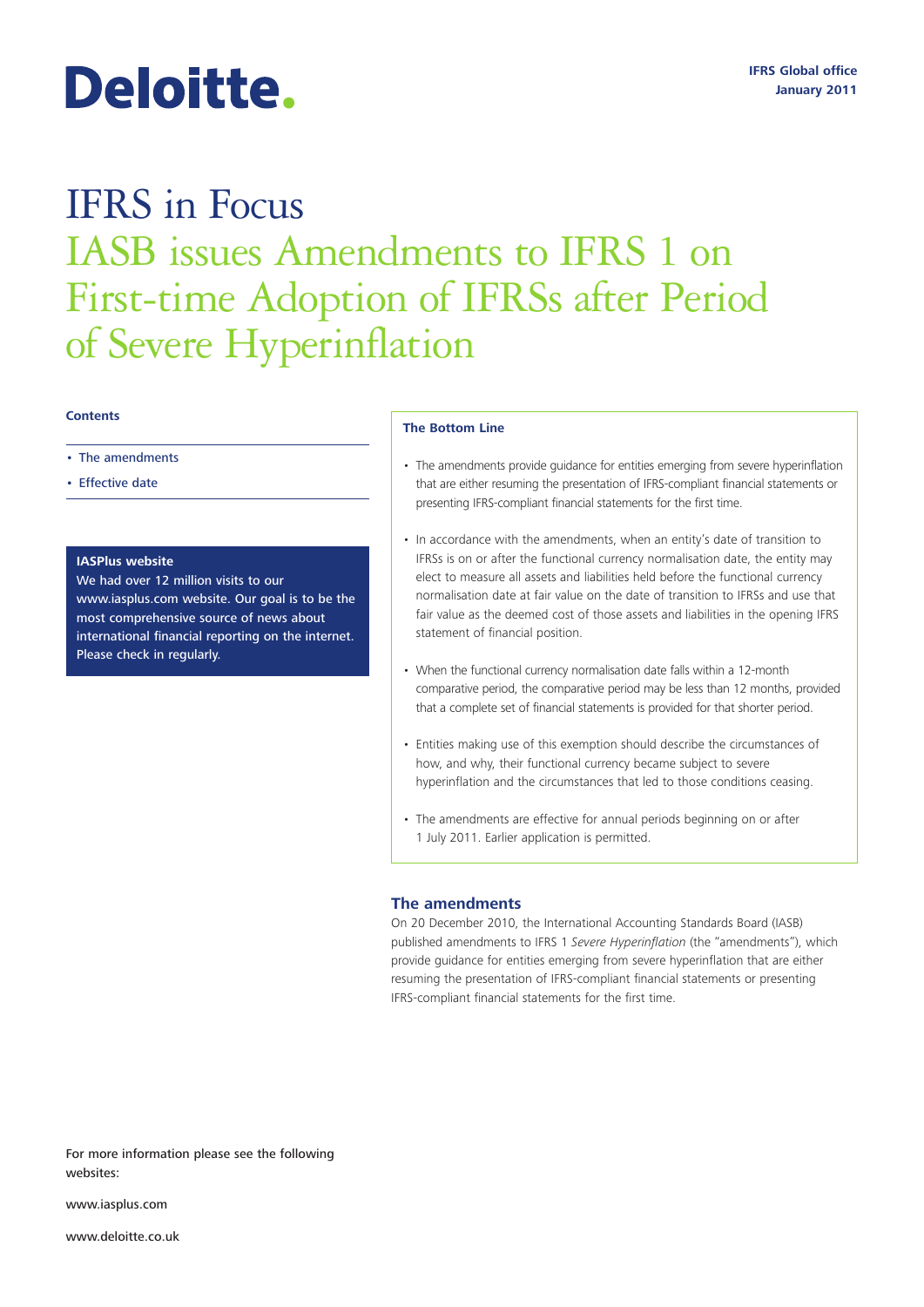#### **Severe hyperinflation**

The currency of a hyperinflationary economy is subject to 'severe hyperinflation' if it has both of the following characteristics:

- a reliable general price index is not available to all entities with transactions and balances in the currency; and
- exchangeability between the currency and a relatively stable foreign currency does not exist.

The 'functional currency normalisation date' is the date when either or both of these characteristics no longer exist and hence the currency is no longer subject to severe hyperinflation, or when the entity's functional currency changes to a currency that is not subject to severe hyperinflation.

The amendments add an exemption to IFRS 1 *First-time Adoption of International Reporting Standards* such that when an entity's date of transition to IFRSs is on or after the functional currency normalisation date, the entity may elect to measure all assets and liabilities held before the functional currency normalisation date at fair value on the date of transition to IFRSs and use that fair value as the deemed cost of those assets and liabilities in the opening IFRS statement of financial position.

#### **Observation**

The exemption to use fair value as deemed cost should be applied only to those assets and liabilities that are held before the functional currency normalisation date, and not to other assets and liabilities held by the entity at the time of transition to IFRSs. Furthermore, where a parent entity's functional currency has been subject to severe hyperinflation but its subsidiary's functional currency has not, the subsidiary would not be able to apply this exemption.

Any adjustments arising from this election are recognised directly in equity at the date of transition to IFRSs and must be accompanied by an explanation of how, and why, the entity had, and then ceased to have, a functional currency that was subject to severe hyperinflation.

When the functional currency normalisation date falls within a 12-month comparative period, the comparative period may be less than 12 months, provided that a complete set of financial statements (as required by paragraph 10 of IAS 1) is provided for that shorter comparative period. Entities should consider whether disclosure of non-IFRS comparative information and historical summaries, in accordance with paragraph 22 of IFRS 1, would provide useful information to users of financial statements in these circumstances.

#### **Effective date**

The amendments are effective for annual periods beginning on or after 1 July 2011. Earlier application is permitted.